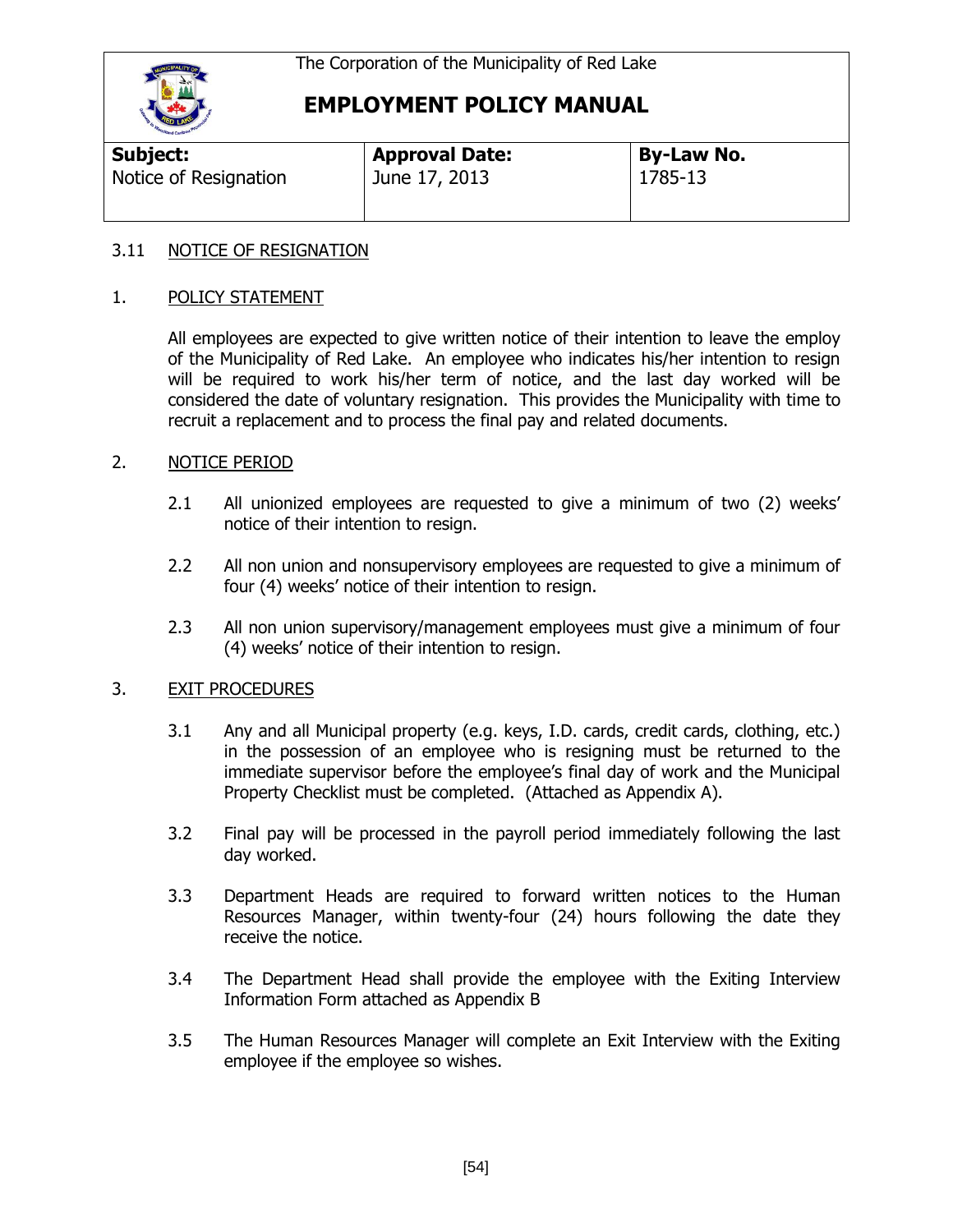### **APPENDIX A – MUNICIPAL PROPERTY CHECKLIST**

**EMPLOYEE NAME\_\_\_\_\_\_\_\_\_\_\_\_\_\_\_\_\_\_\_\_\_\_\_\_\_\_\_\_\_\_\_**

|                                        | <b>DATE KEY</b><br><b>RECIEVED</b> | <b>DATE KEY</b><br><b>RETURNED</b> | <b>SIGNATURE</b> |
|----------------------------------------|------------------------------------|------------------------------------|------------------|
| <b>BUILDING - KEYS</b>                 |                                    |                                    |                  |
| Arena                                  |                                    |                                    |                  |
| <b>Recreation Centre</b>               |                                    |                                    |                  |
| Municipal Office                       |                                    |                                    |                  |
| Red Lake Recreation Centre             |                                    |                                    |                  |
| Red Lake Recreation Centre Shop        |                                    |                                    |                  |
| Public Works Shop                      |                                    |                                    |                  |
| <b>Balmertown Child Care</b>           |                                    |                                    |                  |
| Red Lake Child Care                    |                                    |                                    |                  |
| St. John's Child Care                  |                                    |                                    |                  |
| Red Lake Best Start                    |                                    |                                    |                  |
| <b>Balmertown Best Start</b>           |                                    |                                    |                  |
| McKenzie Island Fire Hall              |                                    |                                    |                  |
| <b>Cochenour Fire Hall</b>             |                                    |                                    |                  |
| <b>Balmertown Fire Hall</b>            |                                    |                                    |                  |
| Red Lake Fire Hall                     |                                    |                                    |                  |
| Madsen Fire Hall                       |                                    |                                    |                  |
| Other Keys:                            |                                    |                                    |                  |
|                                        |                                    |                                    |                  |
|                                        |                                    |                                    |                  |
| <b>CREDIT CARD</b>                     |                                    |                                    |                  |
| <b>TOOLS</b>                           |                                    |                                    |                  |
| I.D. CARD                              |                                    |                                    |                  |
| <b>CLOTHING - LIST:</b>                |                                    |                                    |                  |
|                                        |                                    |                                    |                  |
|                                        |                                    |                                    |                  |
|                                        |                                    |                                    |                  |
|                                        |                                    |                                    |                  |
| RETURN FORM TO HUMAN RESOURCES MANAGER |                                    |                                    |                  |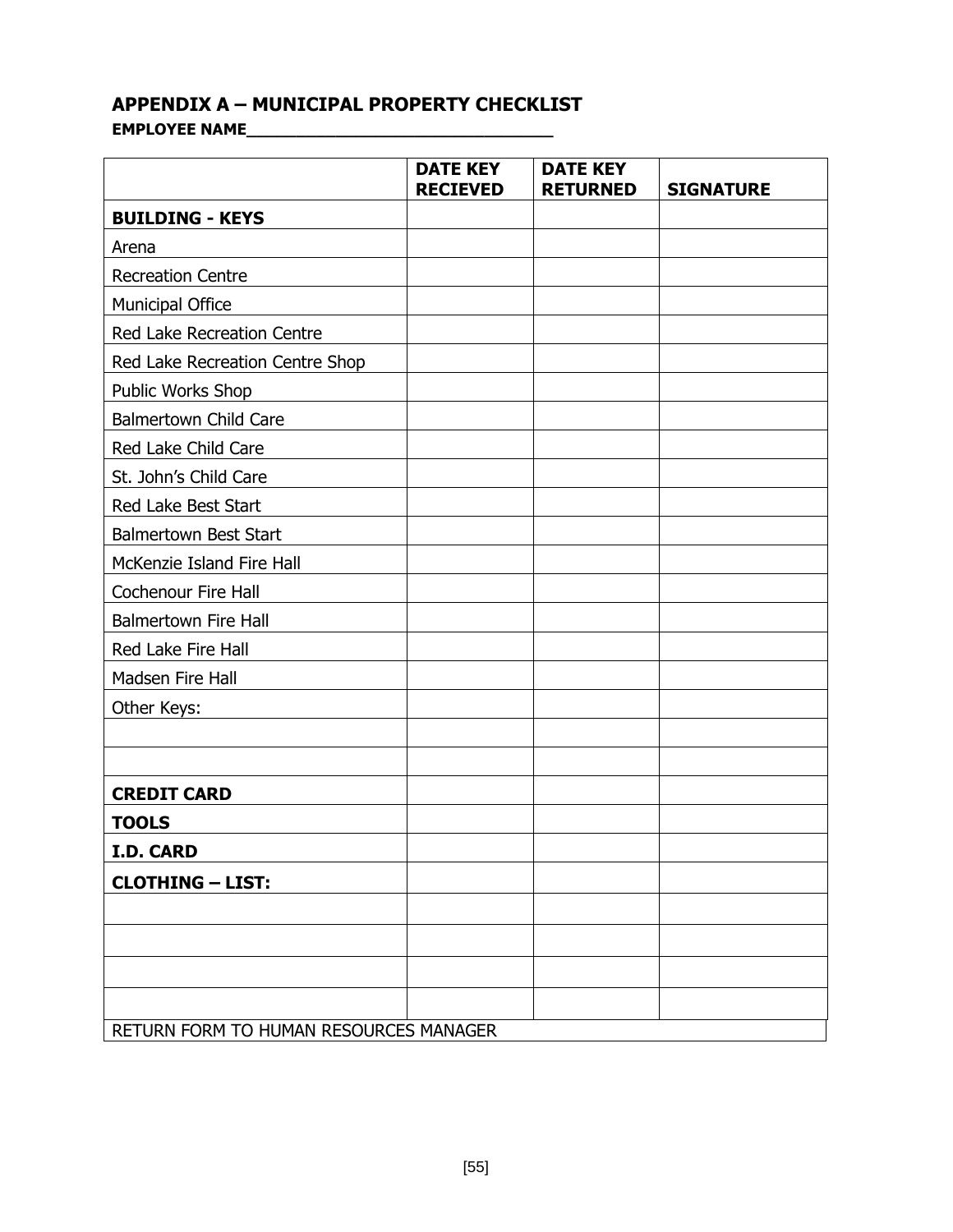#### **APPENDIX B – EXIT INTERVIEW FORM**



# THE CORPORATION OF THE MUNICIPALITY OF RED LAKE

 MUNICIPAL OFFICE - 2 FIFTH STREET - P.O. BOX 1000 BALMERTOWN, ONTARIO P0V 1C0

 $w_{o_{\text{o}_{\text{of}}}}$ <sub> $w_{o_{\text{of}}}$  and  $c_{\text{arib}}$ <sup> $\text{v}}$ </sub>  $\text{v}$ <sup>*w*</sup>  $\text{W}}$  WEBSITE: <u>www.red-lake.com</u>  $\text{W}}$  TELEPHONE: 807-735-2096</sub></sup> E-MAIL: municipality@red-lake.com FAX No.: 807-735-2286

# **Exit Interview Form**

| Employee's Name:  |  |
|-------------------|--|
| Employee's Title: |  |
| Department:       |  |
| Supervisor:       |  |

The Corporation of the Municipality of Red Lake requests that you take the time to answer the questions below. Your honesty is appreciated, and all responses will be held in confidence.

\_\_\_\_\_\_\_\_\_\_\_\_\_\_\_\_\_\_\_\_\_\_\_\_\_\_\_\_\_\_\_\_\_\_\_\_\_\_\_\_\_\_\_\_\_\_\_\_\_\_\_\_\_\_\_\_\_\_\_\_\_\_\_\_\_\_\_\_\_\_\_\_\_\_\_\_

\_\_\_\_\_\_\_\_\_\_\_\_\_\_\_\_\_\_\_\_\_\_\_\_\_\_\_\_\_\_\_\_\_\_\_\_\_\_\_\_\_\_\_\_\_\_\_\_\_\_\_\_\_\_\_\_\_\_\_\_\_\_\_\_\_\_\_\_\_\_\_\_\_\_\_\_

\_\_\_\_\_\_\_\_\_\_\_\_\_\_\_\_\_\_\_\_\_\_\_\_\_\_\_\_\_\_\_\_\_\_\_\_\_\_\_\_\_\_\_\_\_\_\_\_\_\_\_\_\_\_\_\_\_\_\_\_\_\_\_\_\_\_\_\_\_\_\_\_\_\_\_\_

\_\_\_\_\_\_\_\_\_\_\_\_\_\_\_\_\_\_\_\_\_\_\_\_\_\_\_\_\_\_\_\_\_\_\_\_\_\_\_\_\_\_\_\_\_\_\_\_\_\_\_\_\_\_\_\_\_\_\_\_\_\_\_\_\_\_\_\_\_\_\_\_\_\_\_\_

\_\_\_\_\_\_\_\_\_\_\_\_\_\_\_\_\_\_\_\_\_\_\_\_\_\_\_\_\_\_\_\_\_\_\_\_\_\_\_\_\_\_\_\_\_\_\_\_\_\_\_\_\_\_\_\_\_\_\_\_\_\_\_\_\_\_\_\_\_\_\_\_\_\_\_\_

\_\_\_\_\_\_\_\_\_\_\_\_\_\_\_\_\_\_\_\_\_\_\_\_\_\_\_\_\_\_\_\_\_\_\_\_\_\_\_\_\_\_\_\_\_\_\_\_\_\_\_\_\_\_\_\_\_\_\_\_\_\_\_\_\_\_\_\_\_\_\_\_\_\_\_\_

\_\_\_\_\_\_\_\_\_\_\_\_\_\_\_\_\_\_\_\_\_\_\_\_\_\_\_\_\_\_\_\_\_\_\_\_\_\_\_\_\_\_\_\_\_\_\_\_\_\_\_\_\_\_\_\_\_\_\_\_\_\_\_\_\_\_\_\_\_\_\_\_\_\_\_\_

\_\_\_\_\_\_\_\_\_\_\_\_\_\_\_\_\_\_\_\_\_\_\_\_\_\_\_\_\_\_\_\_\_\_\_\_\_\_\_\_\_\_\_\_\_\_\_\_\_\_\_\_\_\_\_\_\_\_\_\_\_\_\_\_\_\_\_\_\_\_\_\_\_\_\_\_

1. What was the length of your employment?

2. What are your reasons for leaving?

3. What was the particular event or series of events that prompted your departure?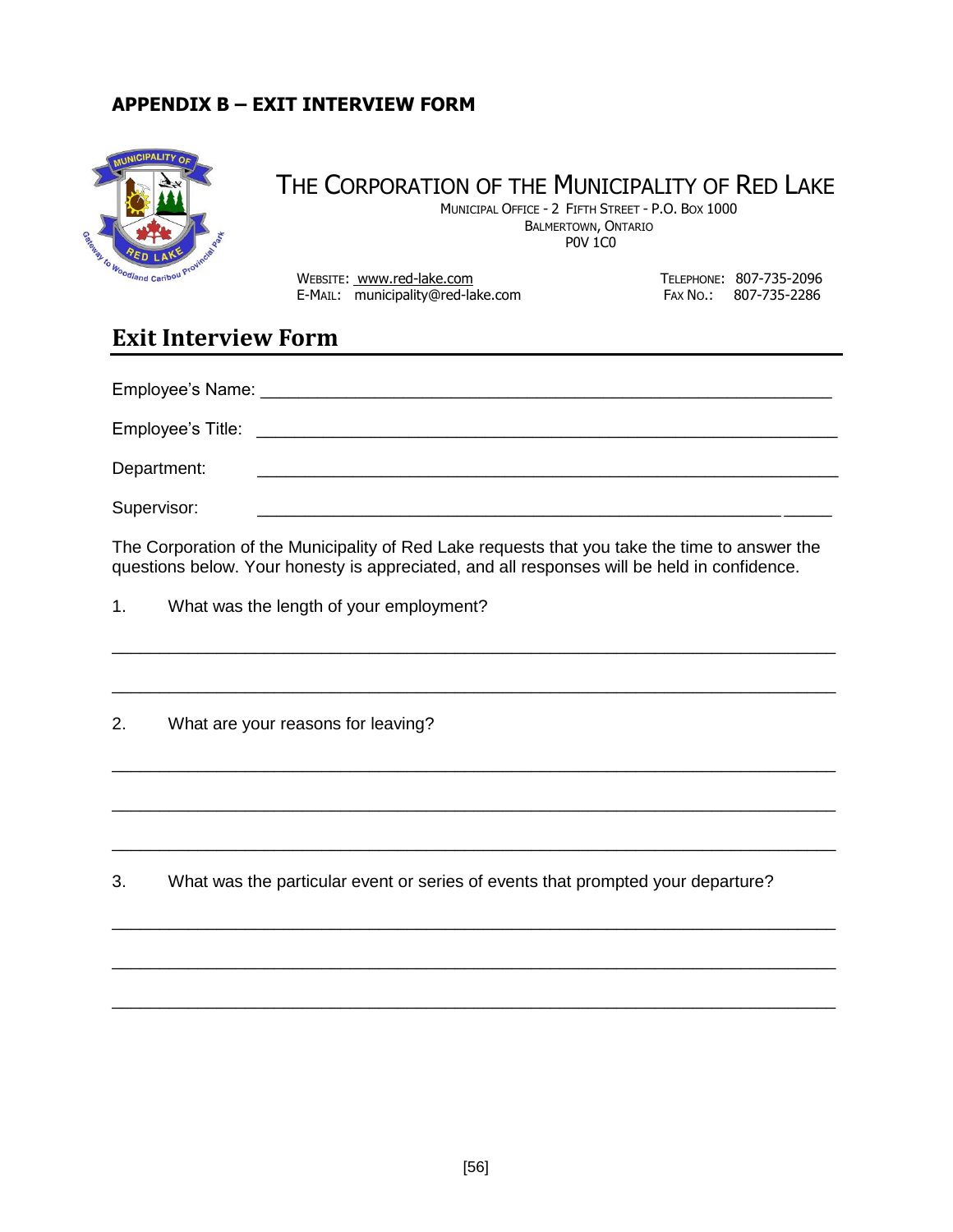| 4. | What were your primary duties?                                         |
|----|------------------------------------------------------------------------|
|    |                                                                        |
| 5. | Did your duties change or become unsavoury throughout your employment? |
|    |                                                                        |
| 6. | What did you like about your job?                                      |
|    |                                                                        |
| 7. | What did you dislike about your job?                                   |
|    |                                                                        |
| 8. | What would you change about your job?                                  |
|    |                                                                        |
| 9. | Were you satisfied with your career progression? If not, why?          |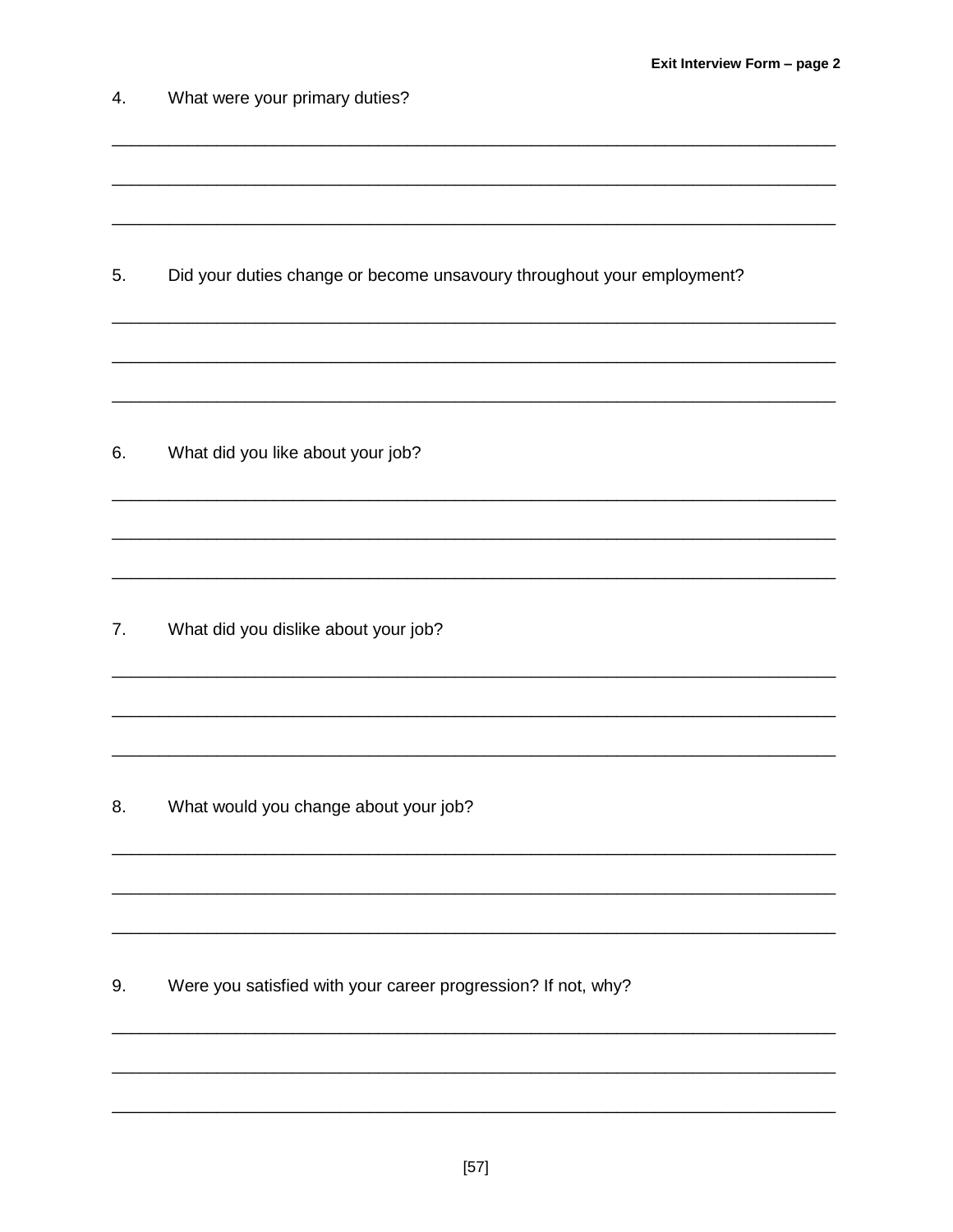| 10. | Were you satisfied with your salary/benefits?                          |  |  |
|-----|------------------------------------------------------------------------|--|--|
|     |                                                                        |  |  |
|     |                                                                        |  |  |
| 11. | Were you satisfied with your supervisor or quality of supervision?     |  |  |
|     |                                                                        |  |  |
|     |                                                                        |  |  |
| 12. | How would you describe your working relationship with your supervisor? |  |  |
|     |                                                                        |  |  |
|     |                                                                        |  |  |
| 13. | How could your supervisor improve his/her leading style?               |  |  |
|     |                                                                        |  |  |
|     |                                                                        |  |  |
| 14. | Were you harassed or discriminated against by anyone in this company?  |  |  |
|     |                                                                        |  |  |
|     |                                                                        |  |  |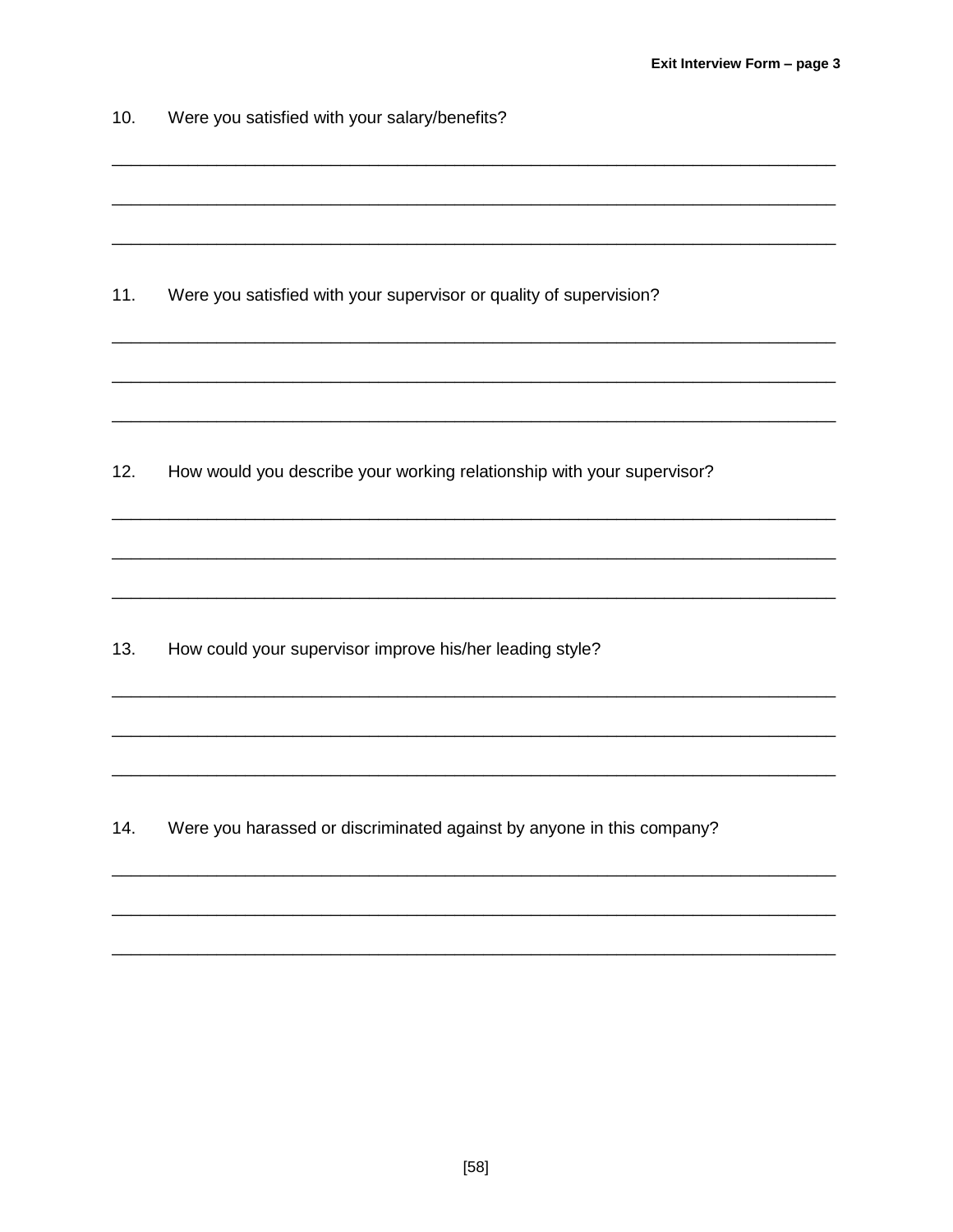| 15. |  | Was your performance hindered by any company policies or procedures? |  |
|-----|--|----------------------------------------------------------------------|--|
|-----|--|----------------------------------------------------------------------|--|

How would you describe your working relationship with your co-workers?  $16.$ 

 $17.$ Do you feel that your job was contributory to the company's success?

Are there any working conditions at this company that you feel are detrimental?  $18.$ 

19. Do you have you any suggestions on how to improve working conditions here?